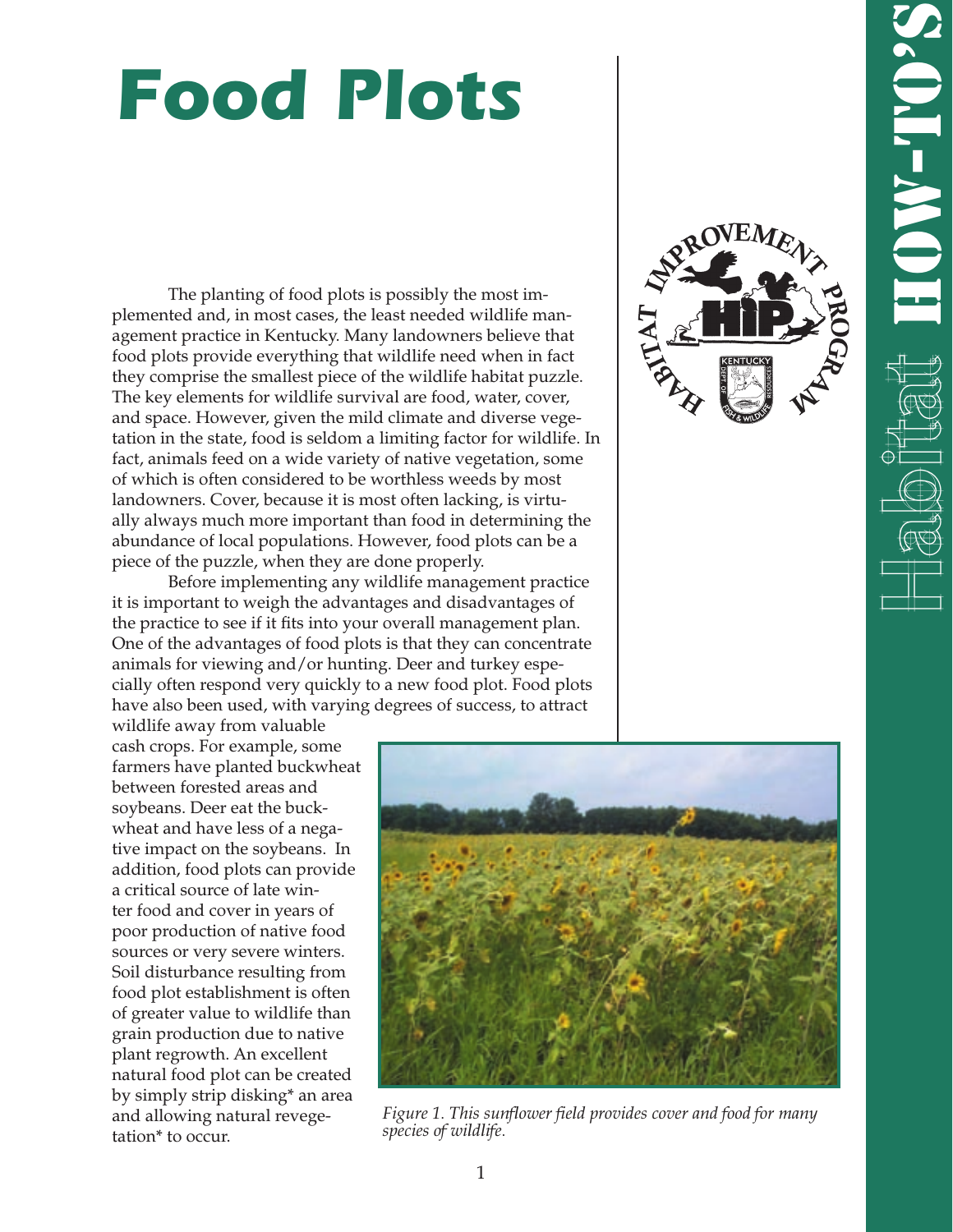

*Many landowners believe that food plots provide everything that wildlife need when in fact they comprise the smallest piece of the wildlife habitat puzzle.*

On the other hand, a disadvantage of food plots is that without adequate cover in close proximity they can concentrate wildlife and expose some species to higher than normal predation levels, especially in winter, thus actually becoming detrimental to certain wildlife populations. Also, in terms of actual grain produced, annual grain food plots are only of value to wildlife for one year. Food plots also need to be maintained and cared for just like agricultural crops to attain the maximum benefit of the grain. This requires a lot of work each year on the part of the landowner/manager for one year's return. Finally, food plots can artificially inflate the number of animals the land can support in a year. Then, if the food plots are not planted in following years, there may be a food shortage for the number of animals present.

Unless allowed to remain fallow for several years, food plots generally do not help with what is most needed to wildlife in Kentucky, namely cover. There are various native plantings that would last indefinitely with proper management.



## Planning and Design

The first step, after deciding if and how a food plot fits into your overall management plan, is proper planning and design to most benefit the species you wish to attract. Size, location and shape are key considerations. If food plots are a part of your management plan, allocate no more than 5-10 percent of your open lands to them. Ideal plot sizes are 1/4 to 1 acre for small game plots,

*Figure 2. An excellent food plot can be made by simply disking an area and letting natural revegetation do the rest.*

*Size, location and shape are key considerations. If food plots are a part of your management plan, allocate no more than 5-10 percent of your open lands to them.*

1-5 acres for deer and turkey, and 5-20 acres for dove and geese. Larger plots can lessen the impact of predators because they do not concentrate wildlife to as small an area. Smaller food plots may be beneficial to less mobile wildlife because they can be incorporated within or adjacent to secure cover such as native grasses\*, brushy field edges\* or thick woods.

Location of food plots can also be very important. Songbirds, for example, rarely venture to food sites more than 1/4 mile from protective cover. Quail and rabbits need a food source no more than 100 yards in any direction from thick cover. Always try to locate plots in close proximity to brushy escape cover.

Shape is another important consideration. Food plots should be long and a minimum of 50-60 feet wide by as long as possible. Irregular shapes are preferable to square or rectangular plots since they provide more edge.

A variety of plantings can be used as food plots depending on the particular animals you wish to attract. Table 1 lists a few wildlife species and preferred plantings for each. Each food type has advantages and disadvantages. For example, corn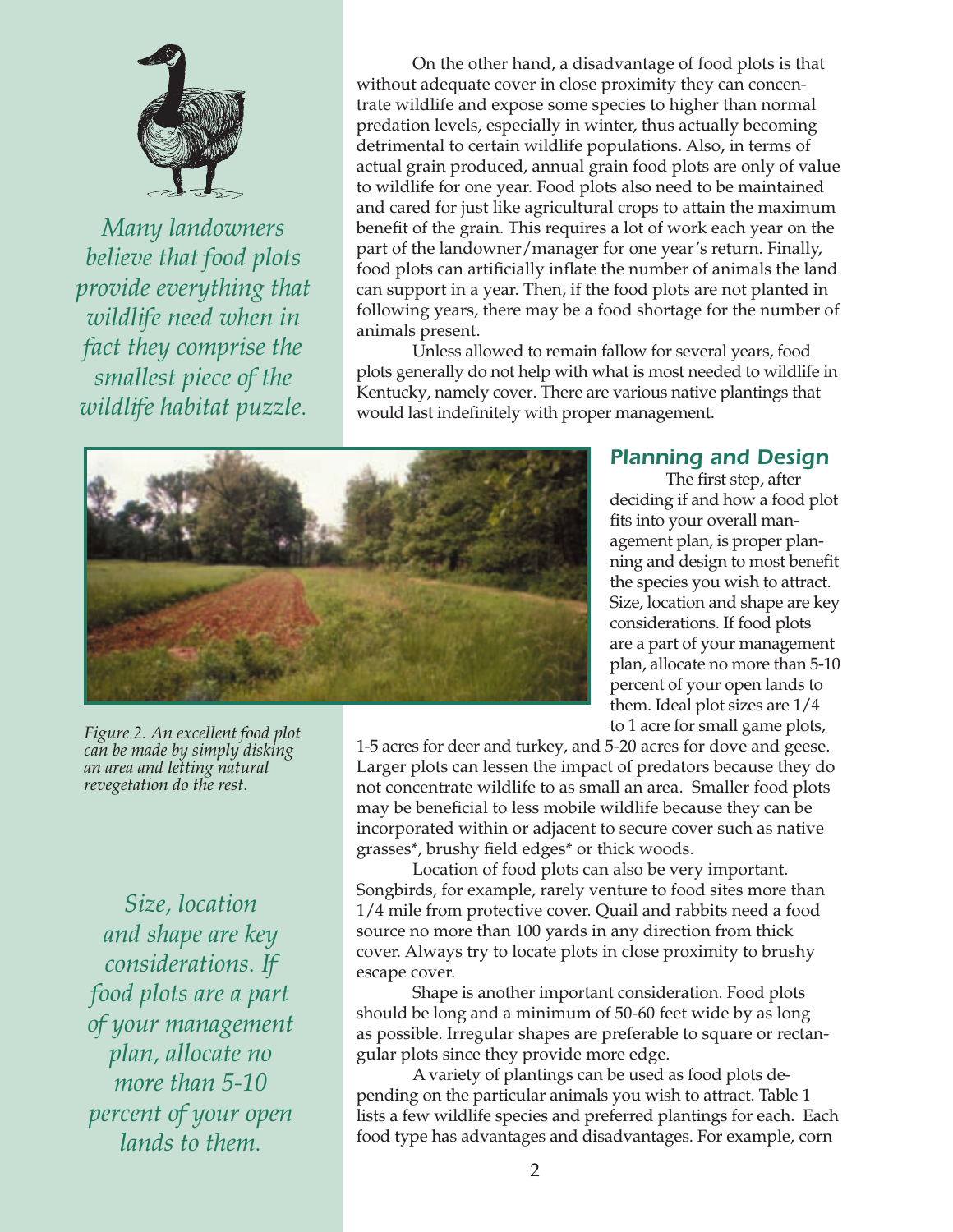stands up well to snow and ice and provides the benefit of cover as well as a food source. The mix of bare ground and native vegetation between the rows of corn can be beneficial in allowing ease of movement, as well as an additional food source, for small mammals, songbirds, quail and rabbits. Sunflowers provide an excellent fall food source for songbirds, upland gamebirds, and small mammals. However, they are such a favored food they provide little or no seed through the winter. Buckwheat needs little to no fertilizer or weed control because its roots produce their own toxins. It has a very fast maturation allowing it to be planted as late as July 1 and still produce seed by September. It also grows well on poorly drained sites. Millets also do well on wet areas but do not stand up well to snow. Wheat grows well in relatively well drained sites and provides browse from early fall through spring as well as seed in mid to late summer. However, snow severely reduces the winter food and cover value of wheat. Grain sorghum or milo is very drought resistant and provides excellent winter cover. The small seeds provide a food source for songbirds, quail, deer and turkey. Clover and lespedeza (*not sericia*) are legumes\* commonly planted for wildlife. The most common food plots are pure stands of one type of grain or legume. These are generally easier to plant, fertilize, and control for weeds. However, mixing different types of annual grains and/or legumes could yield more benefits through added cover or a longer period of food availability. Use caution in choosing which species you plant in areas of high deer density. For example, if corn, milo or sunflower is planted in these areas, deer may eat the plants at an early stage leaving you with little or no actual seed production.

#### Table 1. Quick reference to food preferences of different animals

| <b>Species</b>             | <b>Plants</b>                    |
|----------------------------|----------------------------------|
| Northern Bobwhite<br>Quail | <b>Millets</b><br>Milo           |
|                            | Chufa                            |
|                            | Clovers                          |
|                            | Korean lespedeza                 |
|                            | Kobe lespedeza                   |
|                            | <b>Bicolor lespedeza</b>         |
|                            | <b>Birdsfoot trefoil</b>         |
|                            | Partridge pea                    |
|                            | <b>Wheat</b>                     |
|                            | Warm season grass mixture        |
|                            | Redtop                           |
|                            | Orchard grass                    |
|                            | Soybeans                         |
| <b>Wild Turkey</b>         | <b>Milo</b>                      |
|                            | Chufa                            |
|                            | Clovers                          |
|                            | Korean lespedeza                 |
|                            | Kobe lespedeza<br><b>Alfalfa</b> |
|                            | <b>Wheat</b>                     |
|                            | Orchard grass                    |
|                            | Warm season grass mixture        |
| White-tailed deer          | Canola                           |
|                            | Milo                             |
|                            | Corn                             |
|                            | Clovers                          |
|                            | <b>Bicolor lespedeza</b>         |
|                            | <b>Alfalfa</b>                   |
|                            | <b>Wheat</b>                     |
|                            | Orchard grass                    |
|                            | Warm season grass mixture        |
|                            | <b>Birdsfoot trefoil</b>         |
| Cottontail rabbit          | <b>Bluegrass</b>                 |
|                            | Orchard grass                    |
|                            | Warm season grass mixture        |
|                            | Korean lespedeza                 |
|                            | Kobe lespedeza<br>Clovers        |
| <b>Mourning Dove</b>       | Sunflowers                       |
|                            | <b>Millets</b>                   |
|                            | <b>Wheat</b>                     |
|                            |                                  |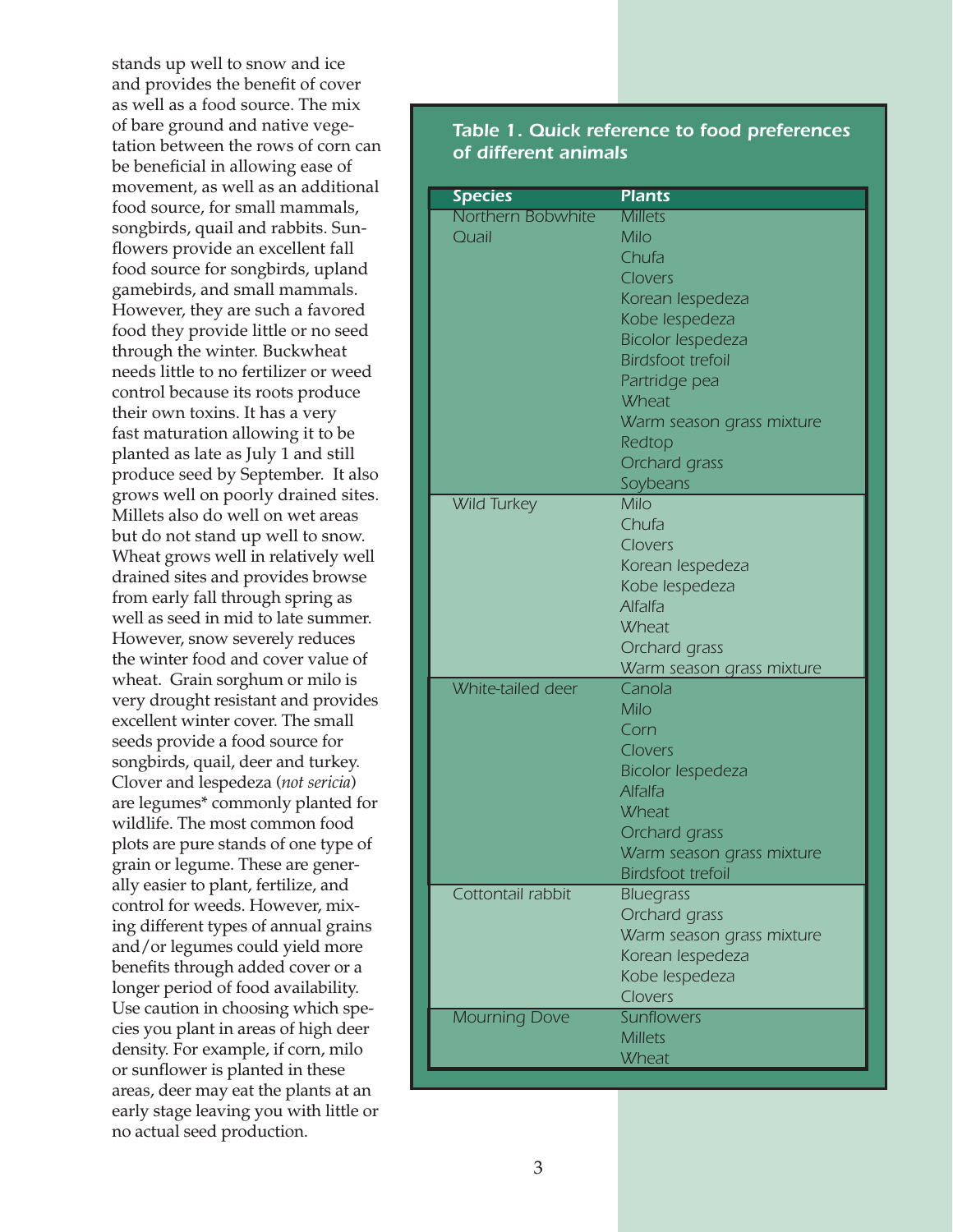

*Figure 3. Winter wheat is an attractive food source for whitetail deer.*





*Figure 4. Quail and rabbits need a food source no more than 100 yards in any direction from thick cover. Always try to locate plots in close proximity to brushy escape cover.*

#### Site Preparation

Careful thought should be given to food plots prior to planting them. Things to consider before planting include potential weed problems, drainage, erosion potential and soil type/fertility. Before planting any food plot, it is recommended that you contact your local cooperative Extension agent for information on obtaining a soil test to determine the appropriate soil amendments\* needed for the site.

Weeds are very beneficial as food and cover for wildlife. However, if weeds threaten production of the food plot some weed control may have to be

dealt with before or after planting. This can be accomplished through herbicide treatments, prescribed burning\* or plowing and disking.

Other factors also need to be considered. Avoid excessively wet or dry sites unless the selected planting is specifically adapted to those conditions. Consider the slope before doing any planting to eliminate erosion problems. If no-till seeding is not an option, you should not plant on areas with greater than a sixpercent slope. Old fields or pastures may need to be mowed and sprayed with a herbicide prior to planting.

#### Planting

Planting can be accomplished through several methods depending on the type of vegetation and the site chosen. Seed can be drilled into the soil using no-till methods with a corn planter or grain drill. Alternatively, broadcast seeders that are attached to a tractor, pick-up truck bed, four-wheeler, or cranked by hand can be used to sow seed onto a prepared seedbed. If broadcast seeding is the planting method used, you will need to plow and disk (or till) the area to prepare a seedbed and use a disk or culti-packer to lightly cover the seed after planting. Refer to the Annual Grains or Legumes *Habitat How-To's* for specific instructions on planting a particular species.

#### Management

In general, food plots should be managed just like any other crop. Grain crops will need broadleaf weed control through application of a selective herbicide and/or cultivation. However, as previously mentioned, perfectly clean rows are not necessary because the "weeds" also have value for wildlife. Smartweed, ragweed, foxtail, partridge pea and other native broadleaf plants considered weeds by most landowners provide food for wildlife and add diversity to your food plot. As a general rule you can allow 10-30 percent of your food plot to be taken over by weeds without concern. Management of legume plantings, such as clover, may require clipping early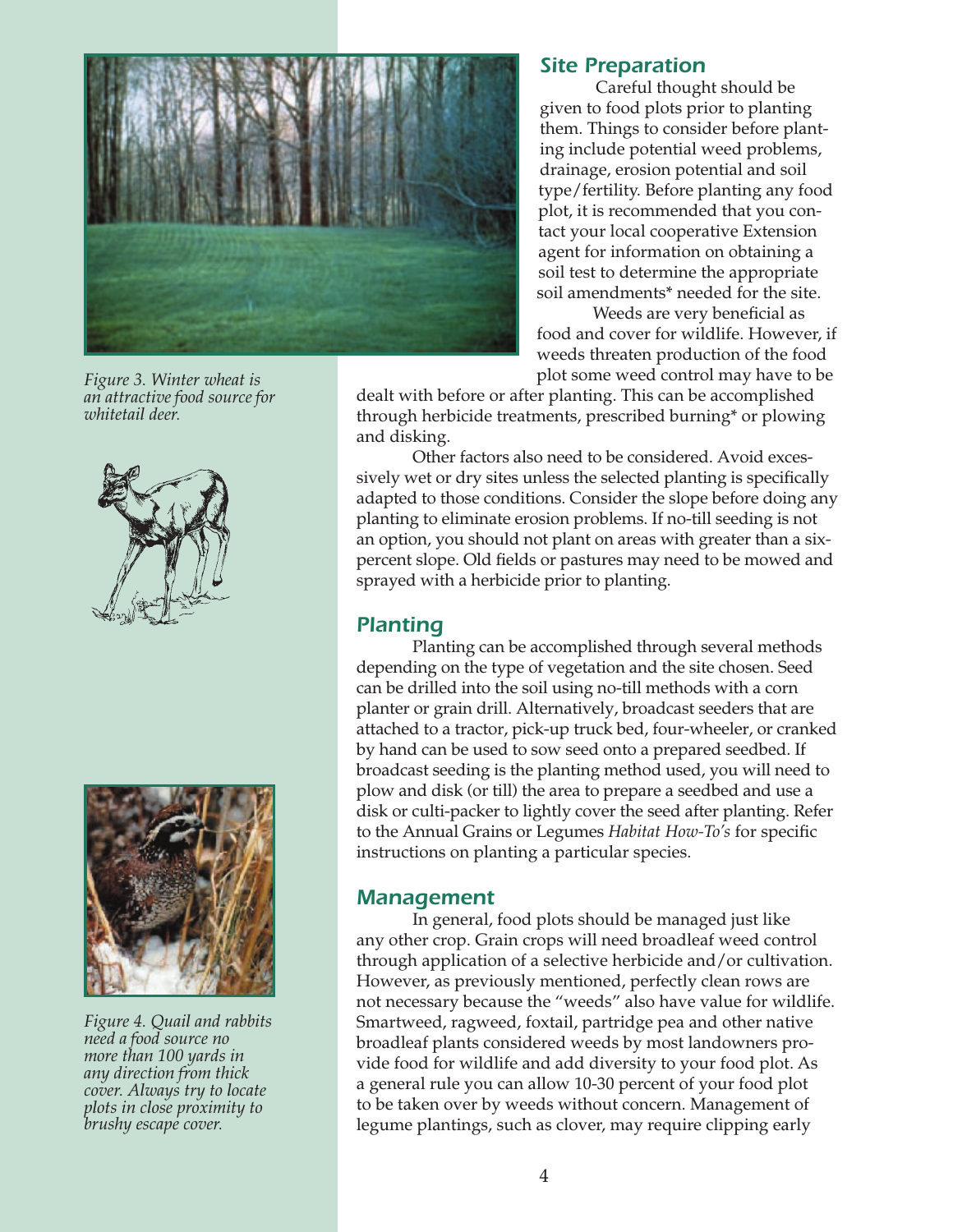in spring and/or late summer to promote lush new growth as well as periodic reseeding every 3-5 years. You can also manage food plots with practices such as strip disking\*, strip mowing\* or brush piles\* within and/or adjacent to the plot to provide added benefits to wildlife.

The best management technique for annual grain food plots and one that should be considered as part of regular food plot management rather than an option, is plot rotation. This simply means not planting the same sites in successive years, but instead allowing



sections to sit fallow for several years in between plantings. For example, take the area you have set aside as a food plot and divide it into thirds. Initially you may plant the entire area in the plant(s) of your choice. In successive years you would plant a different third of the area while allowing the rest to remain idle. The idle sections will quickly grow up in native vegetation that will provide abundant seed and attract numerous insects that supply valuable protein to young quail, songbirds, grouse and turkey. If desired, a legume such as clover or lespedeza can be overseeded onto the idle sections early the following spring. The idle fields also provide protective cover. By using this method, you have three different levels of succession in close proximity, which is very beneficial to wildlife. Food plots can also be used as a smother crop to eliminate fescue before planting to a more permanent wildlife planting. Plant a field or section of a field to a food plot for a year or two. The food plot will smother

*Figure 5. This browntop millet/ Korean lespedeza plot provides a food source now, but if left idle next year will provide valuable cover.*

> *The best management technique for annual grain food plots is plot rotation.*

out fescue allowing native grasses or other more permanent cover to be established. The following year do another field or section of the same field. You eliminate competition, while providing food, cover, and different levels of growth in close proximity.

Remember, with careful planning, hard work and attention to detail food plots can be a helpful piece of the habitat puzzle. But they cannot be expected to provide everything wildlife need and are the last piece you should think of in the overall management of your property.



*Figure 5. Clovers are popular choices for food plot plantings.*